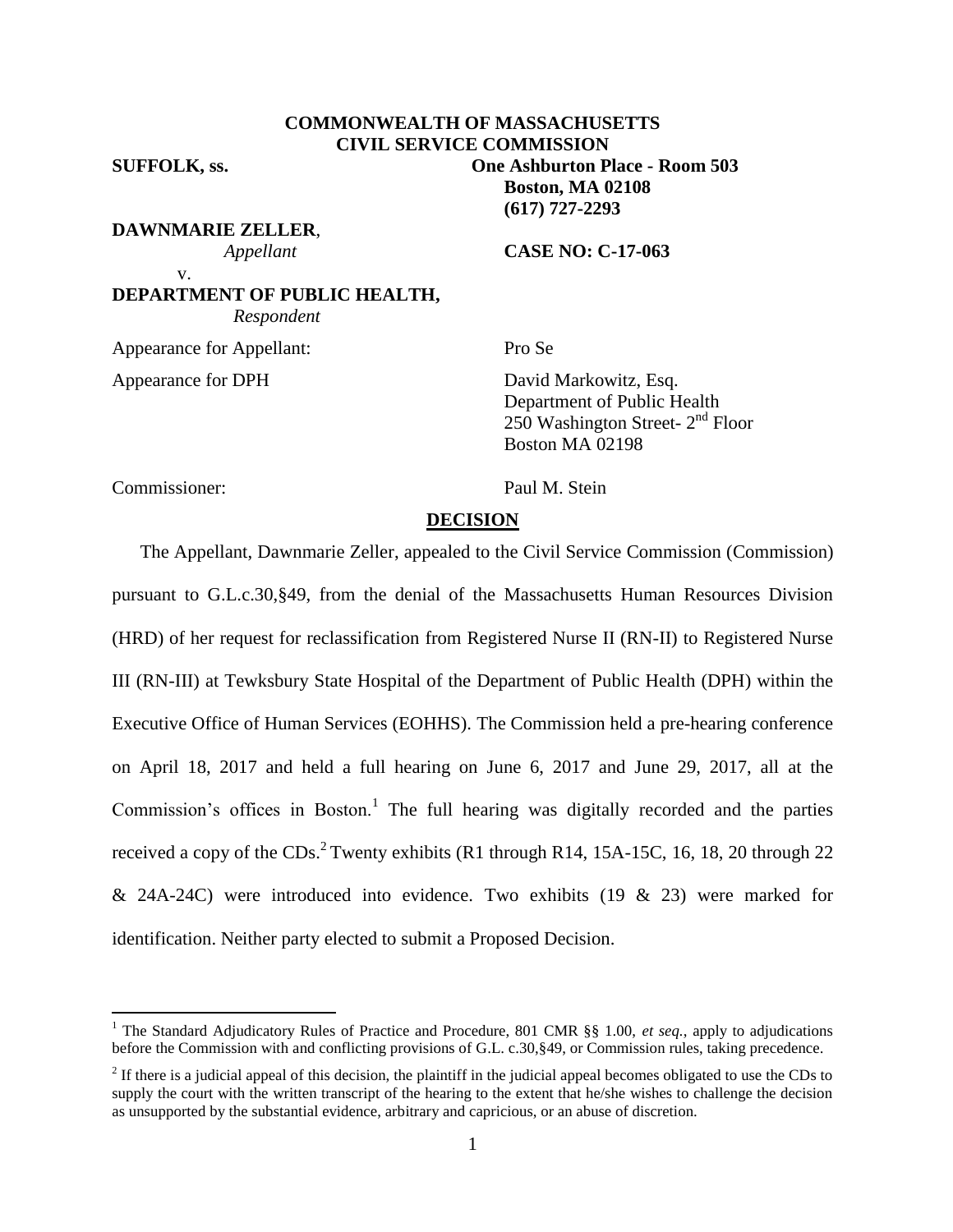#### **FINDINGS OF FACT**

Based on the Exhibits entered into evidence and the testimony of the following witnesses:

#### *Called by EOHHS*:

- Margaret Sydlowski, DPH Employment Staffing Coordinator, Tewksbury State Hospital
- Veronica Gjino, EOHHS, Human Resources Classification Coordinator
- Janice Bishop, Chief Nursing Officer, Tewksbury State Hospital

#### *Called by the Appellant:*

Dawnmarie Zeller, Appellant

and taking administrative notice of all matters filed in the case, pertinent law and reasonable inferences from the credible evidence, a preponderance of evidence establishes these facts:

1. The Appellant, Dawnmarie Zeller, has been employed since 2003 as an RN-II at Tewksbury Hospital, one of four state-operated facilities in the Bureau of Hospitals of the Department of Public Health (DPH) within the Executive Office of Health and Human Services

(EOHSS). (*R1 through R3; Testimony of Appellant; [https://www.mass.gov/orgs/bureau-of-](https://www.mass.gov/orgs/bureau-of-hospitals)*

## *[hospitals](https://www.mass.gov/orgs/bureau-of-hospitals)*)

2. Tewksbury Hospital is an acute and chronic multi-specialty hospital that provides comprehensive treatment, care, and comfort to adults with medical and/or mental illnesses. Tewksbury Hospital is one of four such state-operated hospitals which provide medical care to individuals for whom community facilities are not available or access to health care is restricted. (*15A; [https://www.mass.gov/orgs/bureau-of-hospitals;](https://www.mass.gov/orgs/bureau-of-hospitals) [https://www.mass.gov/](https://www.mass.gov/%20locations/tewksbury-hospital)  [locations/tewksbury-hospital](https://www.mass.gov/%20locations/tewksbury-hospital)*)

3. From her initial hire until 2012, Ms. Zeller served as a direct patient care nurse assigned to the hospital's Neurologic Rehabilitation Unit. She holds a certification as a Certified Rehabilitation Registered Nurse (CRRN) as well as a Certified Case Manager (CCM). (*R3, R5, R12 & 24A-B; Testimony of Sydlowski & Appellant*)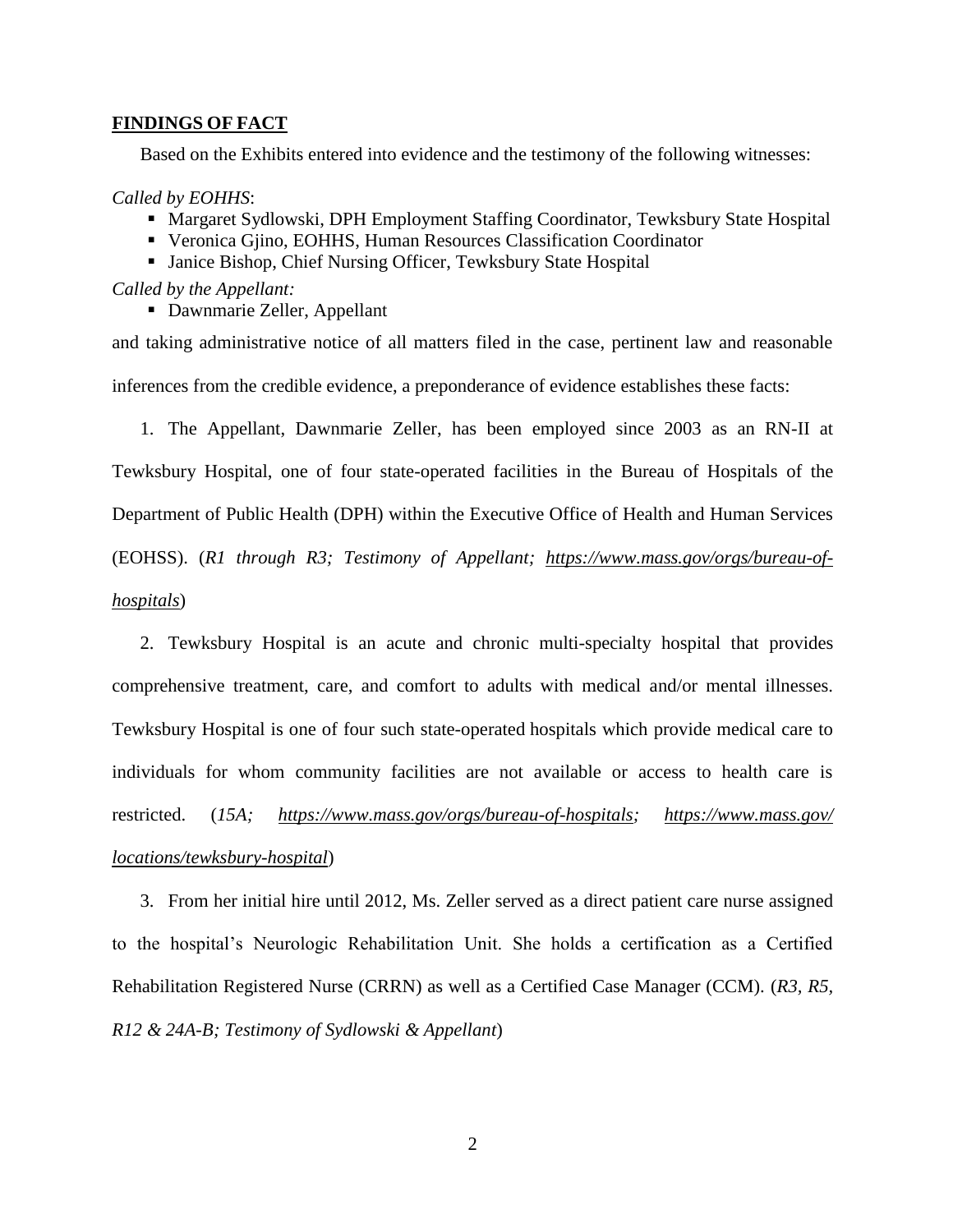4. In 2012, Ms. Zeller transferred laterally (maintaining her RN-II job title) to accept her current functional position as an Admissions Screening Nurse in the hospital's Admissions Office. (*R2 through R3, R12 & 22; Testimony of Sydlowski & Appellant*)

5. The hospital's Admissions Office is managed by the Admissions Coordinator (RN-IV), currently Susan Doherty, who is Ms. Zeller's direct supervisor. The office also employs an Admissions Office Clerk (Clerk III), who also reports to the Admissions Coordinator. There currently exists one vacancy for another RNII. In Ms. Zeller's current position, she has no direct reports and does not supervise other employees, save for functional direction of the work of the Admissions Office Clerk in the absence of the Admissions Coordinator. (*R2 R3, R8, R9, R12 & 22; Testimony of Sydlowski, Bishop & Appellant*)

6. In her position as Admissions Screening Nurse, Ms. Zeller pre-screens patient referrals and coordinates the admissions and discharge process, collects clinical and insurance information on prospective patients (which occasionally includes visiting the patient at the referring facility), presents the patient information to the hospital's "Admissions TEAM" (a committee of comprised of senior clinical and administrative staff who make the decision whether or not to approve the admission), coordinates the requirements to facilitate the thirdparty reimbursement/managed care process (including pre-admission authorization and length of stay requirements), maintains the patient census, prepares and disseminates reports and other admission information to all appropriate departments, and "markets Tewksbury Hospital in a positive quality oriented manner" to patient families, outside agencies and the general public. (*R2, R3, R9, R9, R12, 16 & 22; Testimony of Sydlowski, Gjino, Bishop & Appellant*)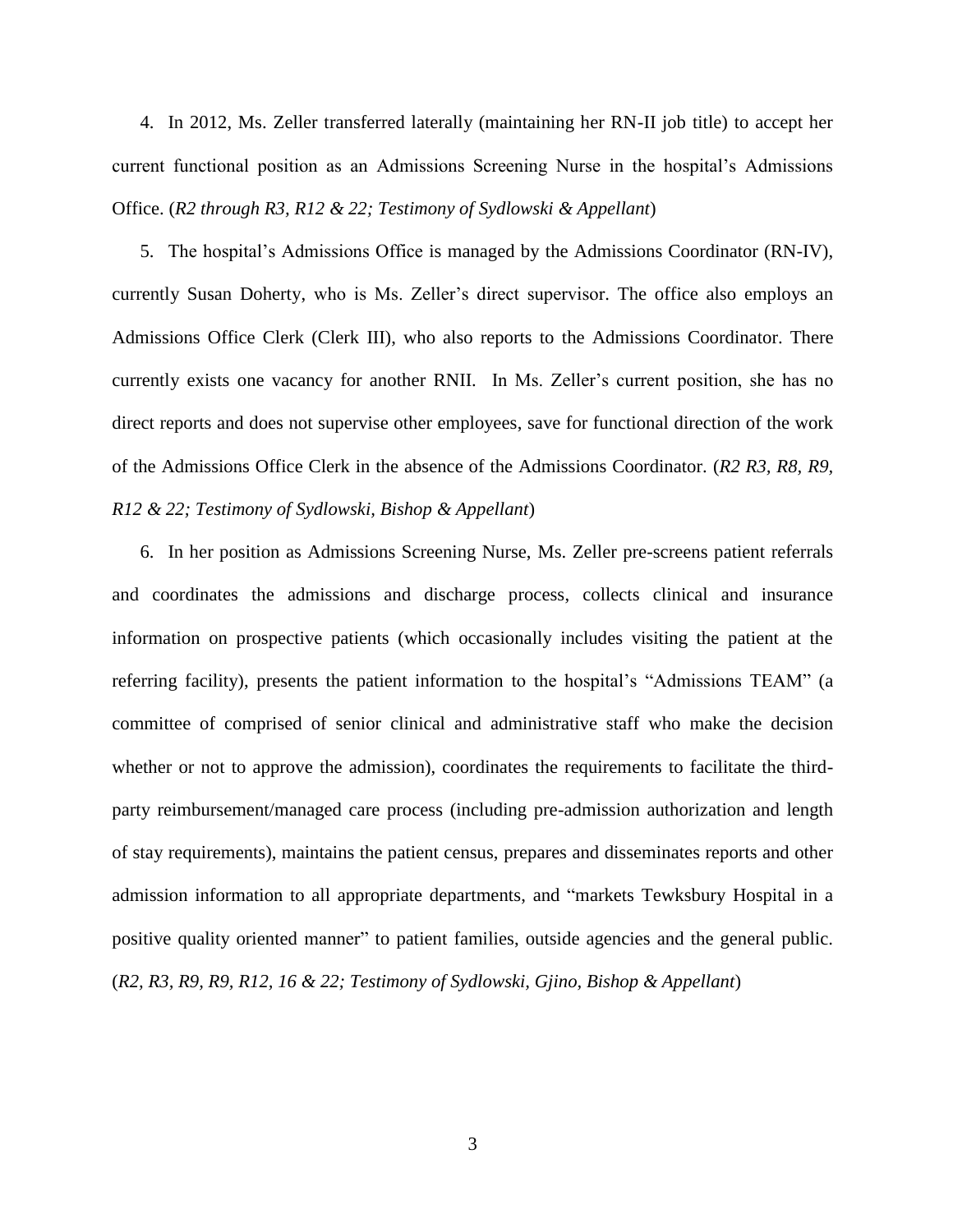7. Ms. Zeller no longer provides direct "patient care" and does not have substantial and regularly assigned responsibility for a patient's treatment during the patient's stay at the hospital following admission. (*R2 through R5,R12; Testimony of Sydlowski, Gjino & Bishop*)

8. In June 2016, Ms. Zeller submitted a "Position Classification Appeal Form" to the DPH Employment & Staffing Coordinator (Margaret Sydlowski), seeking reclassification of her position from an RN-II to an RN-III, based on her duties which she described as "a clinical liaison/screener" and "clinical case manager . . . in the admissions office as well as out in the community representing Tewksbury Hospital." (*R1*)

9. As part of the reclassification request, Ms. Zeller completed the required "Interview Guide", which provided a written explanation for the basis of her request, along with various supporting documents, including her resume, information about an RN-IV position of "Clinical Liaison/Screening Nurse posted at Shattuck Hospital (another DPH facility),<sup>3</sup> EPRS forms from 2012 through 2016, her RN-II position Form 30 prepared in 2005, and a June 2015 organizational chart of the hospital's Department of Nursing. (*R2*)

10. According to the "Interview Guide" submitted by Ms. Zeller, she broke down her duties as follows:

- 37.5% Review unsolicited referrals and prepare for submission
- 6.25% Collaborate with outside agencies to communicate admitting policies and patient status
- 6.25% Interview prospective patient/legal representative and obtain signed consent forms

8.0% - Evaluate reimbursement criteria and initiate third-party pre-authorization as needed

12.5% - Present clinical data to Admissions TEAM.

 $\overline{a}$ 

3.125% - Arrange for reception of new patient onto unit and input patient into data base 0.5% - Obtain interpreter services for non-English speaking patients

 $3$  Jan Bishop, the current Chief Nursing Officer at Tewksbury Hospital, who also is knowledgeable about the operation of the Shattuck Hospital from prior experience there, explained that the two institutions have "totally different" operating models; unlike Tewksbury Hospital, the Shattuck utilizes a "case manager" model in which the the admissions staff, in addition to screening admissions, also perform direct patient care duties, in particular, serving as clinical case-managers throughout a patient's stay. This distinction explains why the members of the admissions staff at Shattuck have the functional title of "Clinical Liaison, RN Screener" and are more highly rated as RN-IVs. (R3, *R10 & 15C; Testimony of Bishop*)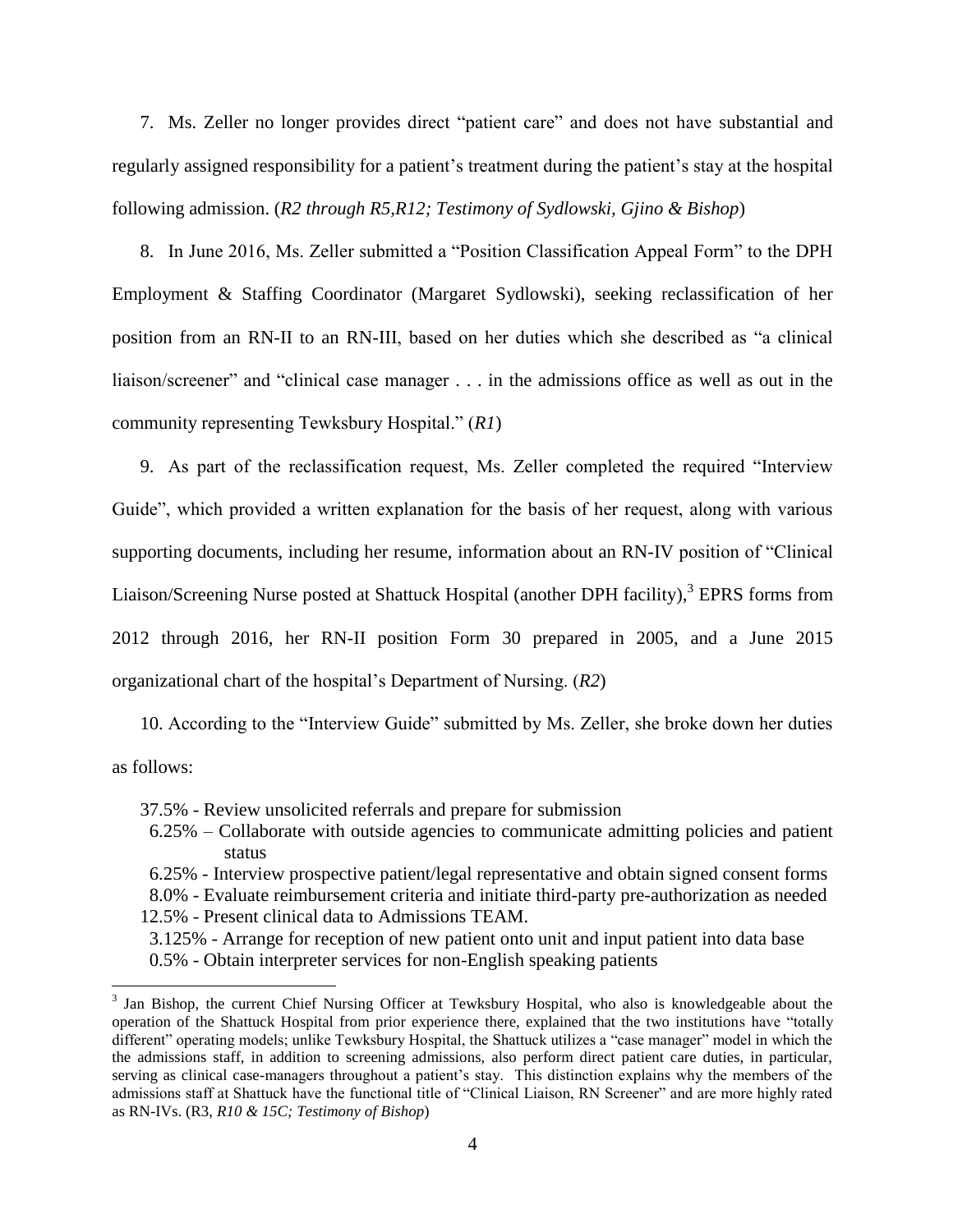- 8.125% Communicate prospective patient's needs, arrival time and medical issues with unit nurse managers/charge nurses/rehab team members
- 2.75% Respond to outside requests for information regarding admissions or services from prospective or current patients and family members
- 1.125% Maintain daily census
- 2.125% Provide for hospital tours
- 3.765 Represent Tewksbury Hospital at information fairs, attending conferences and community networking and other public relations and marketing activities
- 4.25% Act as Case Management Nurse as necessary

(*R2*)

11. The Classification Specifications for the Registered Nurse Series promulgated by HRD

include six levels. There are two "professional" levels – RN-I (entry level professional) and

RN-II (second-level professional); and four supervisory levels – RN-III (first-level supervisor);

RN-IV (second-level supervisor); RN-V (third-level supervisor); and RN-VI (fourth-level

supervisor). (*R11*)

12. Examples of duties common to all levels of Registered Nurse titles:

- "Provides primary nursing care to patients . . . recording related health data . . . evaluating patient conditions and adjusting care in conjunction with other providers"
- "Provides psychosocial support to patients"
- "Establishes a plan of patient care . . . through consultation with other staff and superiors and through an analysis of data and symptoms"
- "Investigates complaints by patients and others . . . and attempts to resolve complaints"
- "Admits and discharges patients . . . "
- "Identifies, evaluates and responds to changes in patients' conditions and reports findings to appropriate health care personnel"
- "Performs related duties such as . . . preparing and maintaining pertinent documentation . . . ."
- "Attends seminars, workshops, conferences and staff meetings to maintain professional proficiencies and or licensure"

Additional duties performed at the RN-II level include:

- "Performs duties of charge nurse on a ward or unit for a single shift on a regular basis"
- "May instruct ward or unit personnel in nursing techniques, procedures, and equipment"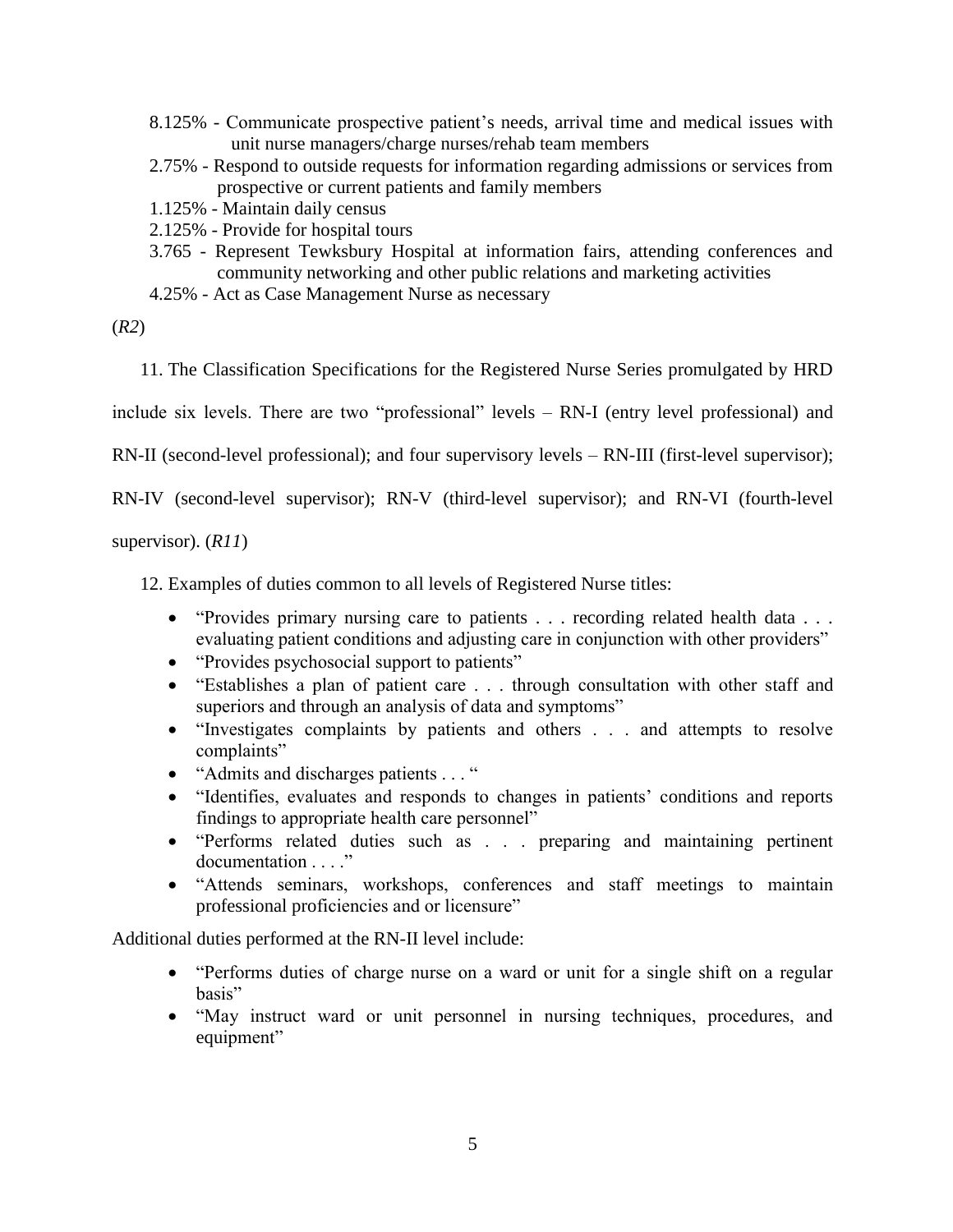Additional duties performed at the RN-III level include:

- "Oversee the nursing care of patients on assigned ward or unit for all shifts by developing an individual care plan for each patient, by marking [sic] nursing assignments, and buy providing staff instruction and educational conferences . . ."
- "Evaluating nursing activities on all shifts by reviewing patient charts, observing nursing care, and visiting patients to ensure . . . treatment is administered in accordance with physicians instructions"
- "Coordinate the implementation of clients' individual treatment service plans, as determined by an interdisciplinary team, by conferring with appropriate health care professionals . . . may serve as an interdisciplinary team leader."
- "Coordinate the clinical and administrative activities of clinics . . ."
- "Provide nursing services, such as infection control and employee health on an institutional-wide basis"
- "Coordinate the clinical and administrative activities of community-based facilities, such as halfway house, community residences and intermediate care facilities"

(*R11*)

13. By letter dated December 21, 2016, EOHHS Classification Coordinator Veronica Gjino informed Ms. Zeller that she was properly classified as an RN-II. Ms. Zeller was offered the opportunity to submit further documentation by way of rebuttal to this preliminary decision, which she did. (*R3 through R5; Testimony of Gjino*)

14. After further review by Ms. Gjino and Ms. Sydlowski, by letter dated February 13,

2017, Ms. Gjino informed Ms. Zeller that the agency had made a final decision that she was properly classified as an RN-II. (*R6 & R14; Testimony of Sydlowski & Gjino*)

15. Ms. Zeller duly appealed to HRD which, by letter dated March 24, 2017, informed Ms. Zeller that HRD concurred with the determination by EOHHS that she was properly classified and denied her appeal. (*R7*)

16. This appeal to the Commission duly ensued. (*Claim of Appeal*)

## **APPLICABLE CIVIL SERVICE LAW**

G.L.c.30, §49 provides:

Any manager or employee of the commonwealth objecting to any provision of the classification affecting his office or position may appeal in writing to the personnel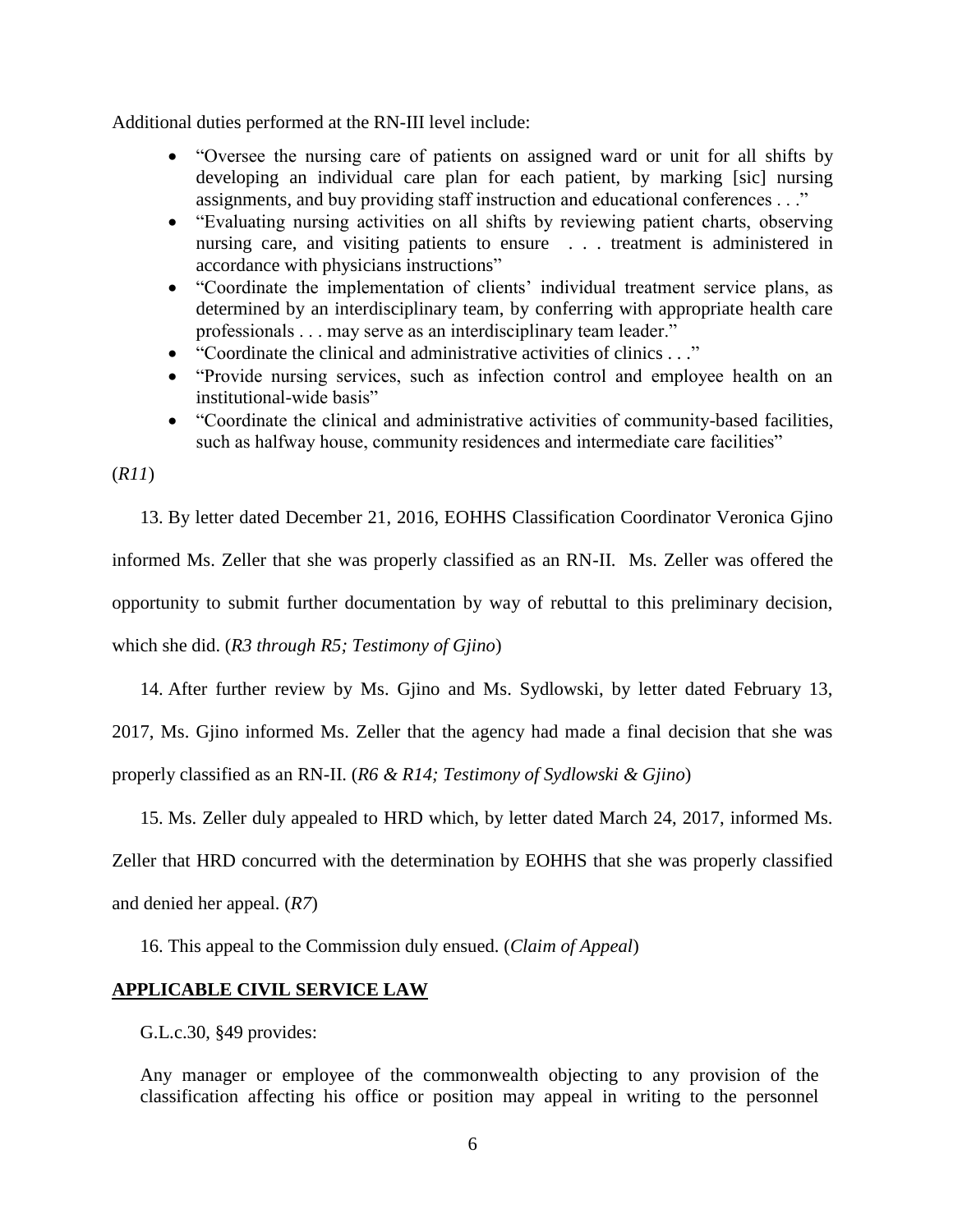administrator. . . Any manager or employee or group of employees further aggrieved after appeal to the personnel administrator may appeal to the civil service commission. Said commission shall hear all appeals as if said appeals were originally entered before it. If said commission finds that the office or position of the person appealing warrants a different position reallocation . . . it shall be effective as of the date of appeal . . .

"The determining factor of a reclassification is the distribution of time that an individual spends performing the function of a job classification." Roscoe v. Department of Environmental Protection, 15 MCSR 47 (2002). In order to justify a reclassification, an employee must establish that she is performing distinguishing duties encompassed within the higher level position the majority (i.e., at least 50% or more) of the time. See, e.g., Pellegrino v. Department of State Police, 18 MCSR 261 (2005) (at least 51%); Morawski v. Department of Revenue, 14 MCSR 188 (2001) (more than 50%); Madison v. Department of Public Health, 12 MCSR 49 (1999) (at least 50%); Kennedy v. Holyoke Community College, 11 MCSR 302 (1998) (at least 50%). What must be shown is that Ms. Zeller performs the "distinguishing duties" of the RN-III position at least 50% of the time and, in making this calculation, duties which fall within both the higher and lower title do not count as "distinguishing duties." See Lannigan v Department of Developmental Services, 30 MCSR 494 (2017)

## **ANALYSIS**

Ms. Zeller is uniformly regarded by her colleagues as a dedicated public servant who works hard at her job and has willingly taken up the slack from contraction of the Tewksbury Hospital workforce. However, reclassification of a position by the Commission requires proof that specified distinguishing duties at a higher title are, in fact, actually being performed as the major part of her current work. Accordingly, the issue before the Commission is limited to that narrow question.

The evidence establishes that substantially all of Ms. Zeller's job duties fit squarely within her current level of an RN-II. While the quantity of her work has expanded over time and she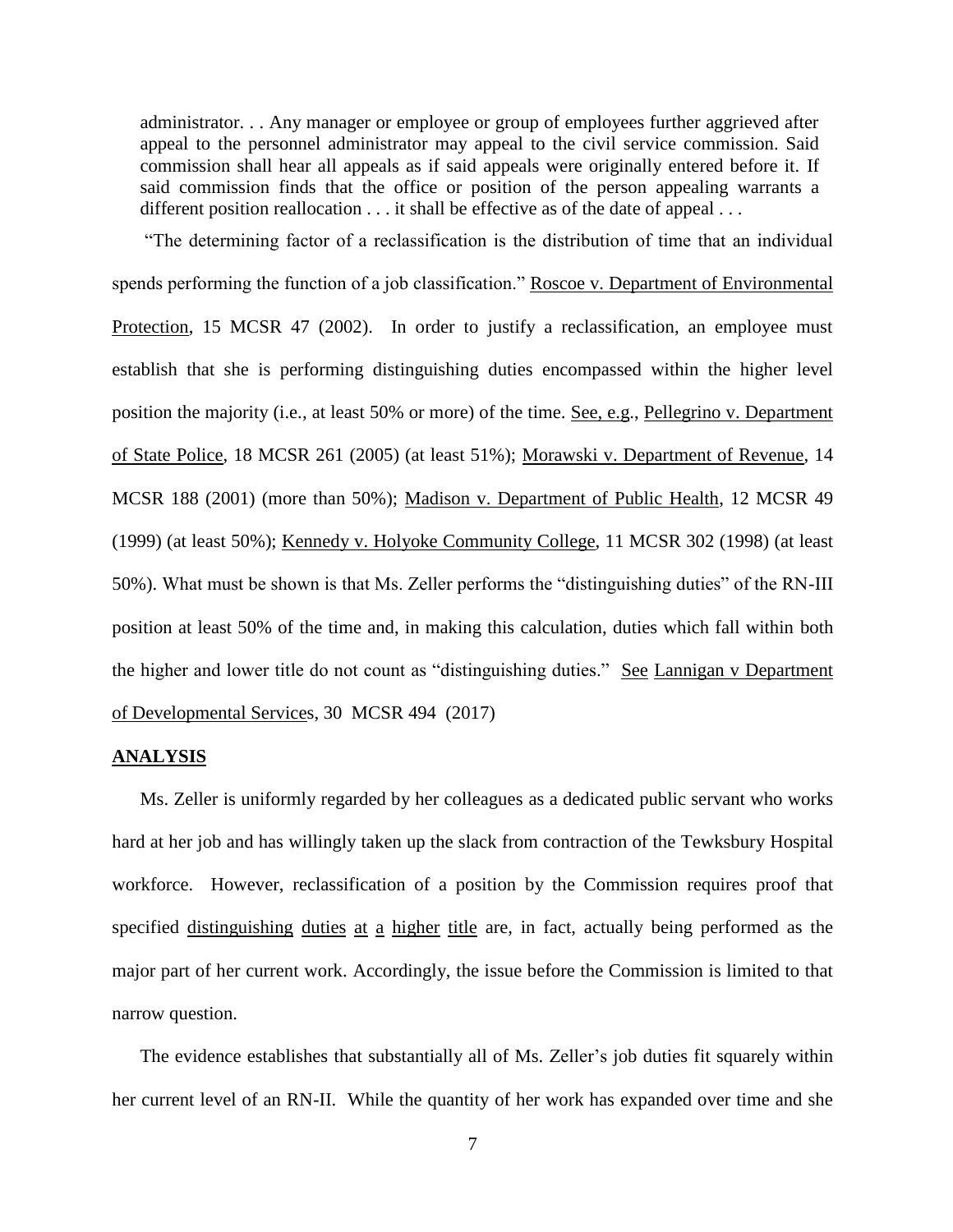does occasionally perform at a higher level, the preponderance of the evidence established that she does not perform above the RN-II level more than 50% of the time, which is the Commission's core requirement to allow a reclassification.

First, substantially all of the duties regularly performed by Ms. Zeller as an Admissions Screening Nurse fit well within the duties common to ALL levels of Registered Nurses in the series: e.g., "assessing health status of patients", "recording related health data", "evaluating patient's conditions", "adjusting care in conjunction with other providers", "establishing a plan of patient care", "admits and discharges patients" and "attends seminars, workshops, conferences and staff meetings". On the other hand, Ms. Zeller does not perform most of the duties of the RN-III level: i.e., she does not "oversee the nursing care of patients", "evaluate "nursing activities on all shifts", "coordinate the clinical and administrative activities of clinics", "provide nursing services . . . on an institution-wide basis" or "coordinate the clinical and administrative activities of community-based facilities". While some of the duties Ms. Zeller performs as part of the admissions process could fairly be construed as those which "coordinate the implementation of clients' individual treatment service plans" (RN-III distinguishing duty No. 3), even Ms. Zeller's self-assessment of the work that might fit this distinguishing duty does not come close to being more than 50% of her overall work. Thus:

 6.25% - Interview prospective patient/legal representative and obtain signed consent forms 12.5% - Present clinical data to Admissions TEAM.

3.125% - Arrange for reception of new patient onto unit and input patient into data base

 8.125% - Communicate prospective patient's needs, arrival time and medical issues with unit nurse managers/charge nurses/rehab team members

 2.75% - Respond to outside requests for information regarding admissions or services from 4.25% - Act as Case Management Nurse as necessary **37.00% - SUBTOTAL**

Second, the changes in the nature of the patient population and reimbursement process to which Ms. Zeller points certainly have added additional responsibilities to her work in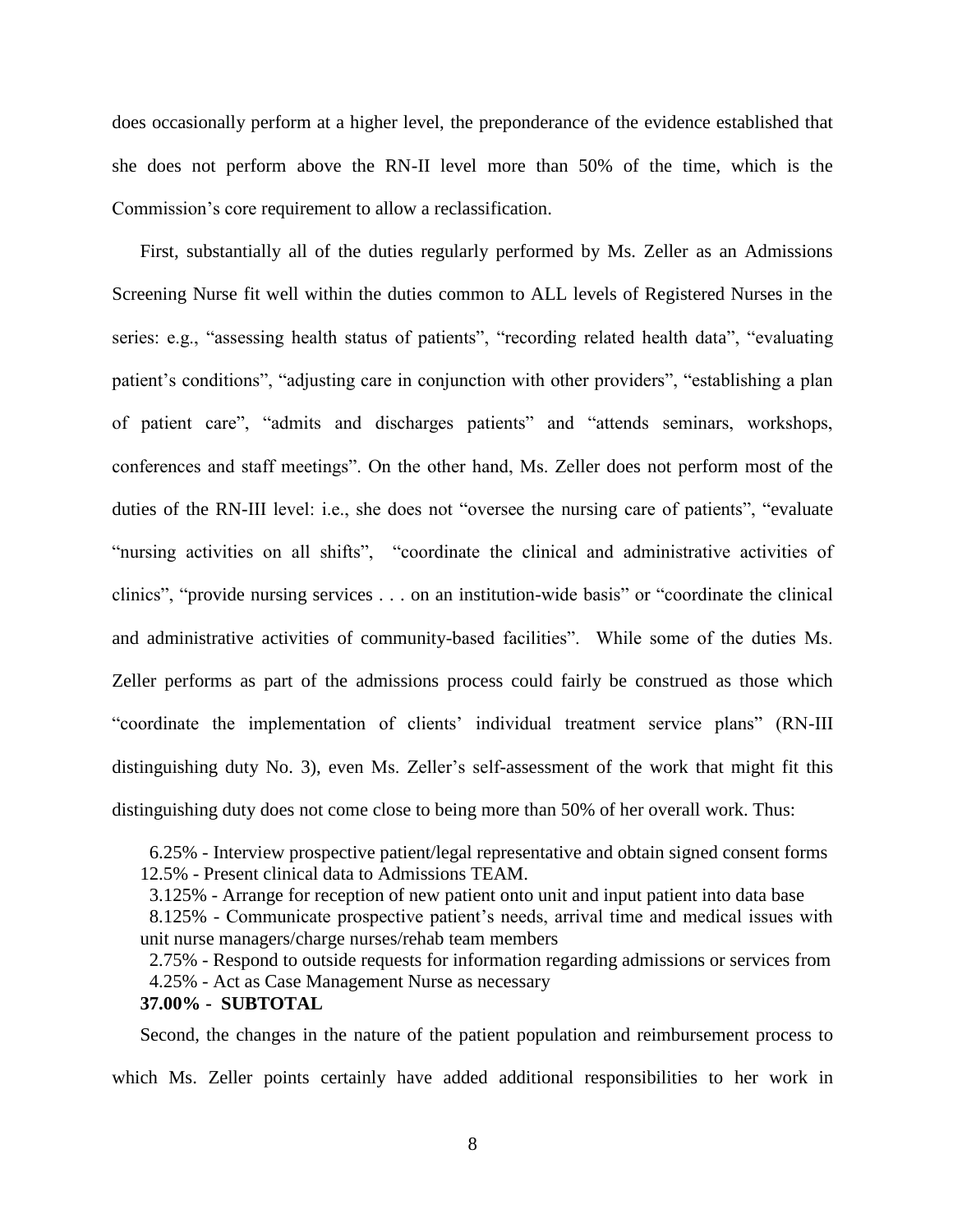processing admissions. These changes, however, are substantially consistent as logical extensions of the existing duties that Ms. Zeller has performed in her position of Admissions Screening Nurse. They do not change the character of the job, which remains focused on facilitating the admission of patients to the hospital and does not alter the fact that Ms. Zeller does not perform above an RN-II level a majority of her time.

Third, Ms. Zeller points to other DPH personnel employed at the Shattuck Hospital with the title of an RN-IV whom she claims perform the same job as an admissions nurse as she does at the Tewksbury Hospital. In fact, the two jobs are not the same. The Shattuck Hospital "Clinical Liaison/RN Screener" works under a "Case Manger" model and has substantial, regular duties related to the care of patients after admission. Moreover, misclassification of other employees is not dispositive of the question before the Commission here, and it does not justify the Commission allowing a reclassification appeal of any employee that has not proved entitlement to such reclassification of her position based on the duties she performs.. See, e.g., McKinnon v. EOHHS, 30 MCSR 272 (2017); Pizzi v. Department of Public Health, 29 MCSR 233 (2016); Palmieri v. Department of Revenue, 26 MCSR 180 (2013) While there may be good reason to contest the logic and equity of various job titles and pay grades vis-à-vis each other within an agency, the proper forum, if any, in which to raise those concerns, lies elsewhere than with this Commission.

Fourth, I note that, as defined in the Classification Specification, an RN-III is the first-level supervisor in the nursing series, i.e., the job involves direct supervision and performance evaluation of subordinates who report to her. Ms. Zeller has no such responsibility, save for some functional oversight of the admissions clerk and filling in when her own supervisor is absent. DPH does not press this issue and, as the appeal can be decided on other grounds, the